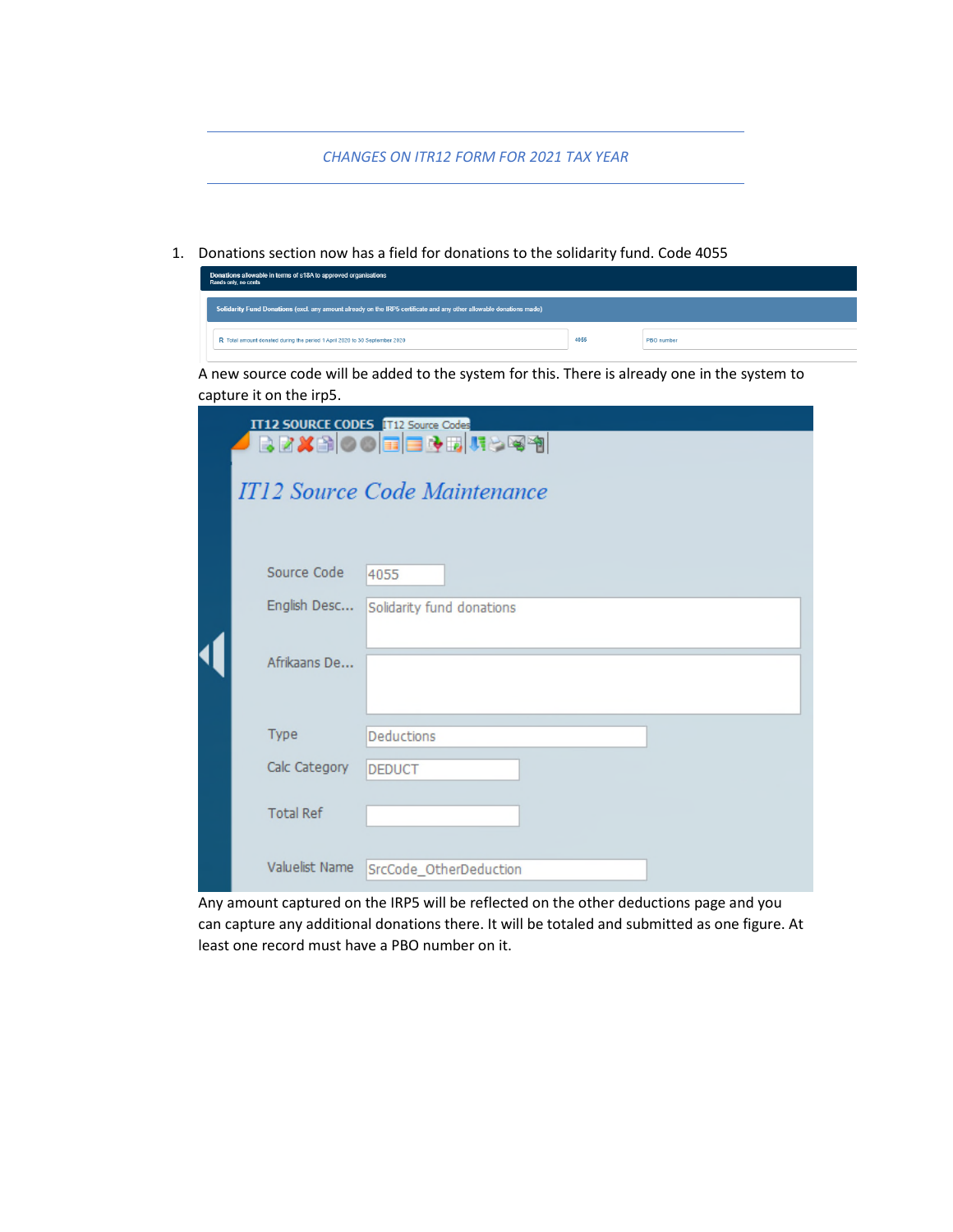| <b>TATT12DEDUCTION</b>   | <b>Tax Calculation</b><br>Income                     | Deductions | Demographics                | Gen Info           | Capital Recon   | e-filing | <b>Documents</b> |  |  |  |  |
|--------------------------|------------------------------------------------------|------------|-----------------------------|--------------------|-----------------|----------|------------------|--|--|--|--|
| <b>BRXDOO</b>            | $-$ 44 $\blacksquare$                                |            |                             |                    |                 |          |                  |  |  |  |  |
| <b>Ret Fund Contrib</b>  |                                                      |            |                             |                    |                 |          |                  |  |  |  |  |
| <b>Medical Expenses</b>  | <b>Other Deductions</b>                              |            |                             |                    |                 |          |                  |  |  |  |  |
| <b>Travel Allowances</b> |                                                      |            |                             |                    | Donations b/Fwd |          |                  |  |  |  |  |
| <b>Company Car</b>       | Source Code                                          |            |                             | <b>Description</b> |                 |          | Amount           |  |  |  |  |
| <b>Other Deductions</b>  | 4055 Solidarity fund donations                       |            | Amount on Irp5              |                    |                 |          | 5,000            |  |  |  |  |
|                          | Section 10 Deductions 4055 Solidarity fund donations |            | Additional Donation to Fund |                    |                 |          |                  |  |  |  |  |
| VCC \$12J                |                                                      |            |                             |                    |                 |          |                  |  |  |  |  |

2. New question on the wizard section

Mark with an "X" if you are a foreign national and not a RSA tax resident.

 $\Box$ 

The system already has a question for this on the General Info Tab that we use in the calculation of other sections. You also can fill in the number of days outside of SA here. **GENERAL INFO** Tax Calculation Income Deductions Demographics Gen Info 700559 **General Information Residency Info Foreign Tax**  $\nabla$  Non Resident No Of Days Oustide RSA iro Inc This year of Assessment 200 Was the Last year of Assessment Commi Did you spend at least 60 continuous days outside of RSA Please o Foreign Services Amt Rec 0  $exempt$ <sup>0</sup> deduct Country of Tax Residency Please specify days present in RSA. D Days From 3/1/20 9:44 To 2/28/21 9:4 ... Refund Days From 3/1/19 9:44 To 2/29/20 9:4 From 3/1/18 9:44 To 2/28/19 9:4 ... Days Refunded From 3/1/17 9:44 To 2/28/18 9:4 Days **Periods Une** From 3/1/16 9:44 Days To 2/28/17 9:4 From From 3/1/15 9:44 To  $2/29/169:4$  ... Days From Does a double taxation agreement apply? From Did the taxpayer cease to be a resident during this year of assessment? Date on which residency ceased.

The system will populate this question on the XML (code we send SARS on filing) from the input of this screen.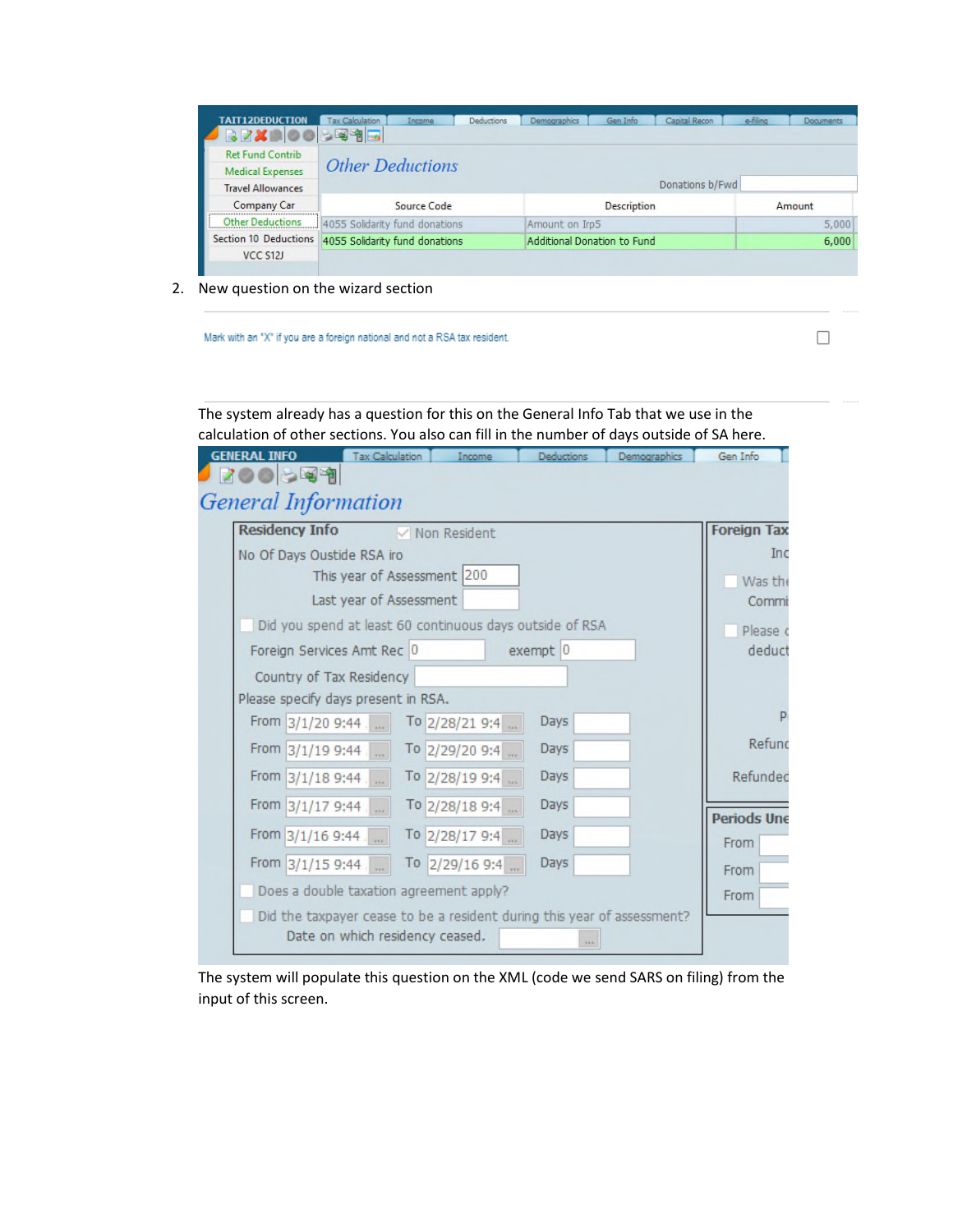3. All reference to cryptocurrency is changed to crypto assets.

| 1112 SOURCE CODES 1112 Source Codes<br>BZXAO O E ENDIÇO T                                                                                                                                                                                                                                                                            |        |
|--------------------------------------------------------------------------------------------------------------------------------------------------------------------------------------------------------------------------------------------------------------------------------------------------------------------------------------|--------|
|                                                                                                                                                                                                                                                                                                                                      |        |
| IT12 Source Code Maintenance                                                                                                                                                                                                                                                                                                         |        |
|                                                                                                                                                                                                                                                                                                                                      |        |
|                                                                                                                                                                                                                                                                                                                                      |        |
| Source Code<br>A022                                                                                                                                                                                                                                                                                                                  |        |
| English Desc<br>Financial instruments - listed shares, unit trusts(excl Crypto Assets)                                                                                                                                                                                                                                               |        |
|                                                                                                                                                                                                                                                                                                                                      |        |
| IT12 SOURCE CODES <b>IT12 Source Codes</b><br>BZXBOO <b>EEDB</b> USQ9                                                                                                                                                                                                                                                                |        |
|                                                                                                                                                                                                                                                                                                                                      |        |
| IT12 Source Code Maintenance                                                                                                                                                                                                                                                                                                         |        |
|                                                                                                                                                                                                                                                                                                                                      |        |
|                                                                                                                                                                                                                                                                                                                                      |        |
| Source Code<br>A023                                                                                                                                                                                                                                                                                                                  |        |
| English Desc   Financial instruments (Crypto Asset)                                                                                                                                                                                                                                                                                  |        |
|                                                                                                                                                                                                                                                                                                                                      |        |
| These 2 source codes' descriptions will be changed                                                                                                                                                                                                                                                                                   |        |
| Local interest section has a new question<br>4.                                                                                                                                                                                                                                                                                      |        |
| <b>Local Interest</b><br>SARS Interest received during this year of assessment                                                                                                                                                                                                                                                       |        |
| Mark with an "X" if you were physically absent from RSA for at least 182 days (or 183 days in a leap year) during the 12 month period preceding the date in which the interest was received?                                                                                                                                         |        |
| It will only display if you marked not being a resident.<br>This question will be filled in based on the input on general info(see point 2) There are also 2                                                                                                                                                                         |        |
| new fields on the interest section as follows                                                                                                                                                                                                                                                                                        |        |
| SARS Interest received during this year of assessment                                                                                                                                                                                                                                                                                |        |
| Mark with an "X" if you were physically absent from RSA for at least 182 days (or 183 days in a leap year) during the 12 month period preceding the date in which the interest was received? X                                                                                                                                       |        |
| R Interest Exempt in terms of s10(1)(h) (amount must be included in the local interest amount)<br>R Allowable expenses in the production of interest (excluding bank charges)                                                                                                                                                        |        |
| The first field will only show if you have ticked the new question.                                                                                                                                                                                                                                                                  |        |
| Tax Calculation Throme Deductions Demographics Gen Info Capital Recom<br>TAIT12INCOME<br>Documents Correspondence<br>87X 00 5 25 1                                                                                                                                                                                                   |        |
| Irp5 Income(1)<br><b>Local and Foreign Interest</b><br>Exclude amounts from communal estate.<br><b>Rental Income</b><br>Allowable expenses in the production of interest (excluding bank charges)<br>Exempt Interest in terms of s10(1)(h) (amount must be included in the local interest amount)<br>8,000<br><b>Business Income</b> | 11,000 |
| Investment Income<br><b>Description</b><br>Interest<br><b>Foreign Trust</b><br>Source Code +<br>Type<br>Investment<br><b>Trust Distributions</b><br>4201 Local Interest (excluding TEST<br>1,000,000.00<br>100,000<br><b>Foreign Income</b>                                                                                          |        |
| Other Income<br>The new fields have been added to the top on the investment income screen as it is not per                                                                                                                                                                                                                           |        |

line item. The system will check if the number of days is more than 182 as per the screen in point 2 before allowing the s10 exemption.

5. REIT income description now includes the text "taxable dividend income" also on the trust distribution section.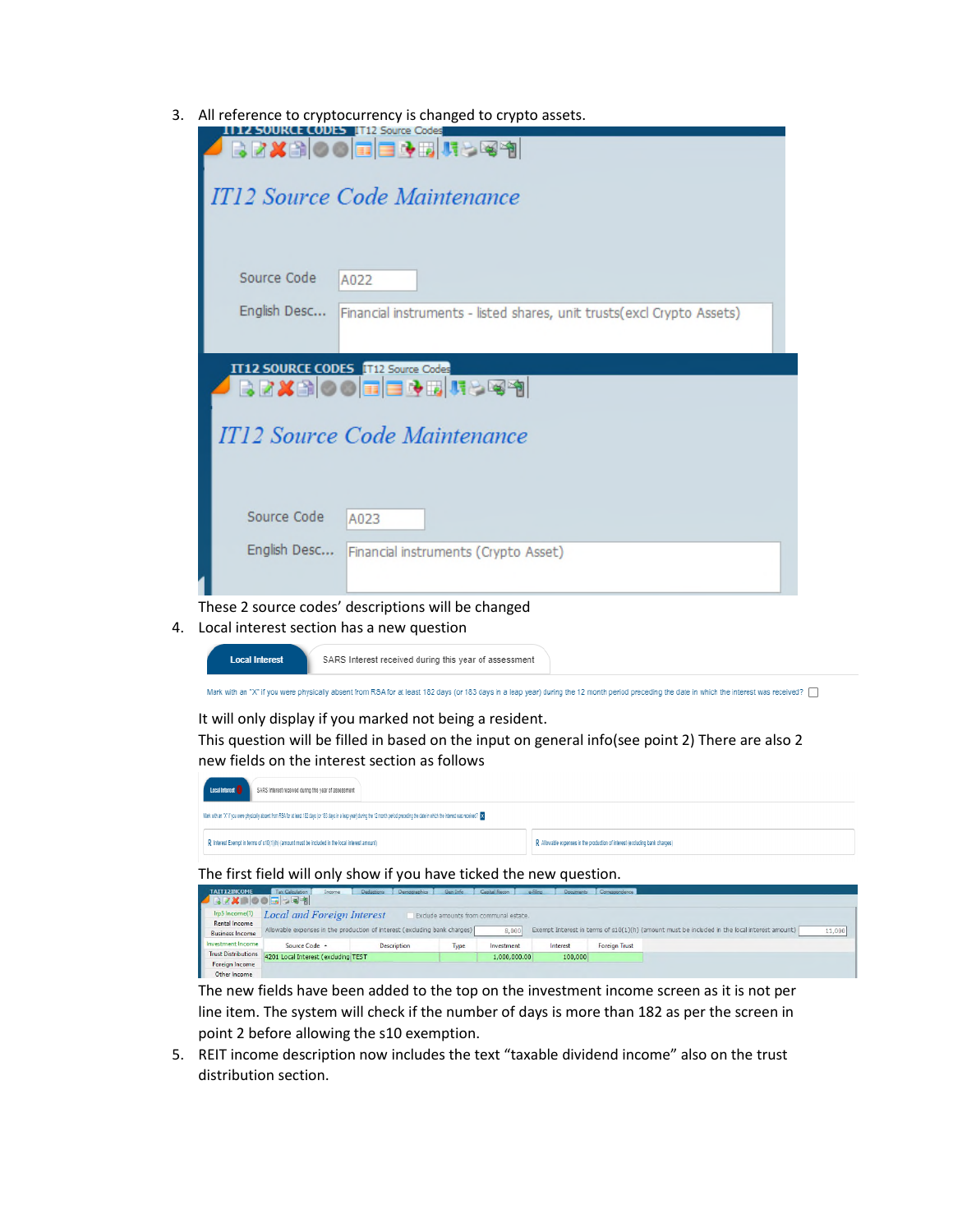| <b>Trust Distributions</b> |      |
|----------------------------|------|
| <b>Trust Name</b>          |      |
| Trust Reg. No.             |      |
| Trust Tax No.              |      |
| <b>Local Income</b>        |      |
| Remuneration               |      |
| Annuity                    |      |
| Interest                   | 4201 |
| REIT\Taxable dividend      | 4238 |

Source code 4238 already had the correct wording

6. Additional section under business income

| <b>Additional Information</b>                                                                                             |                             |                |                                                  |     |             |
|---------------------------------------------------------------------------------------------------------------------------|-----------------------------|----------------|--------------------------------------------------|-----|-------------|
| UDZ (s 13quat)                                                                                                            |                             |                | Improvements not owned by taxpayer - s12N        |     |             |
| Was the building or part of the building for which these allowances<br>were claimed brought into use after 31 March 2021? | ΥO<br>$N$ $\bigcirc$        | terms of s12N2 | Did you claim any deduction as a deemed owner in | Y() | $N$ $\circ$ |
| Total cost incurred in respect of erection/acquisition or<br>improvements of a building<br>R                              |                             |                |                                                  |     |             |
| The local business->additional info section now has this field                                                            |                             |                |                                                  |     |             |
| <b>Business Income</b>                                                                                                    |                             |                |                                                  |     |             |
| Unique Code                                                                                                               | <b>Business Description</b> |                |                                                  |     |             |

| Unique Code |                        |                                                 | <b>Business Description</b> |                                                                                                                        |  |
|-------------|------------------------|-------------------------------------------------|-----------------------------|------------------------------------------------------------------------------------------------------------------------|--|
| Source Code |                        |                                                 |                             |                                                                                                                        |  |
|             |                        | Summary Expenditure Adjustments Additional Info |                             |                                                                                                                        |  |
|             | Additional Information |                                                 |                             |                                                                                                                        |  |
|             |                        |                                                 |                             | Was the building or part of the building for which these allowances were claimed brought into use after 31 March 2021? |  |

7. If claiming medical aid contributions where you are not the main member you now have to specify the main member details

| Details of the principal / main member of the medical scheme |                                       |
|--------------------------------------------------------------|---------------------------------------|
|                                                              |                                       |
| Full Name and Surname*                                       | Tax Reference number                  |
| Full Name and Surname is a mandatory field.                  |                                       |
| Identity Number *                                            | Passport Number*                      |
| Identity Number is a mandatory field.                        | Passport Number is a mandatory field. |